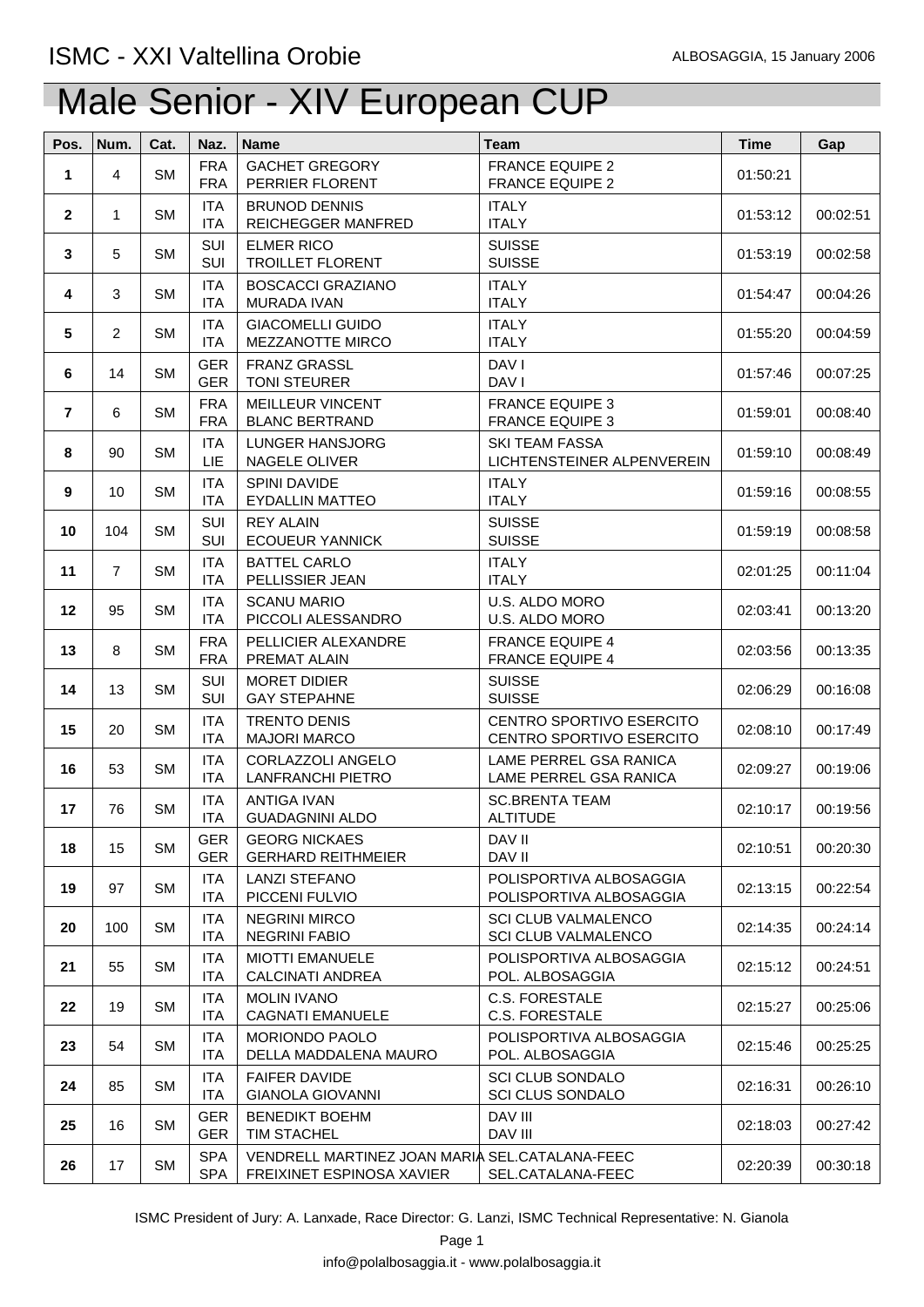| Pos. | Num. | Cat.      | Naz.                     | <b>Name</b>                                           | <b>Team</b>                                             | <b>Time</b> | Gap      |
|------|------|-----------|--------------------------|-------------------------------------------------------|---------------------------------------------------------|-------------|----------|
| 27   | 77   | <b>SM</b> | <b>ITA</b><br><b>ITA</b> | PANCHERI MARCO<br>RONCATO ALESSANDRO                  | <b>SC.BRENTA TEAM</b><br><b>SC.BRENTA TEAM</b>          | 02:21:29    | 00:31:08 |
| 28   | 57   | <b>SM</b> | <b>ITA</b><br><b>ITA</b> | <b>CANTONI ALDO</b><br><b>CRISTINI GIANLUCA</b>       | POLISPORTIVA ALBOSAGGIA<br>POLISPORTIVA ALBOSAGGIA      | 02:21:34    | 00:31:13 |
| 29   | 105  | <b>SM</b> | <b>ITA</b><br><b>ITA</b> | DORFMANN MANFRED<br><b>SANTIN OSWALD</b>              | <b>SKI TEAM FASSA</b><br><b>SKI TEAM FASSA</b>          | 02:22:03    | 00:31:42 |
| 30   | 18   | <b>SM</b> | <b>SPA</b><br><b>SPA</b> | <b>GASTON PUYO ALFONS</b><br><b>BES GINESTA JORDI</b> | SEL.CATALANA-FEEC<br>SEL.CATALANA-FEEC                  | 02:22:09    | 00:31:48 |
| 31   | 46   | <b>SM</b> | <b>ITA</b><br><b>ITA</b> | <b>TACCHINI GIOVANNI</b><br>RUFFALINI CLAUDIO         | <b>GS VALTARTANO</b><br>POL ALBOSAGGIA                  | 02:22:34    | 00:32:13 |
| 32   | 61   | <b>SM</b> | <b>ITA</b><br><b>ITA</b> | MARINI ALESSANDRO<br>PIZZATTI CRISTIAN                | POLISPORTIVA ALBOSAGGIA<br>POLISPORTIVA ALBOSAGGIA      | 02:22:50    | 00:32:29 |
| 33   | 86   | <b>SM</b> | <b>ITA</b><br><b>ITA</b> | <b>ZEN BRUNO</b><br>SANNA LUCA                        | <b>SCI CLUB SONDALO</b><br><b>SCI CLUS SONDALO</b>      | 02:23:34    | 00:33:13 |
| 34   | 50   | <b>SM</b> | <b>ITA</b><br><b>ITA</b> | <b>BULANTI GIORGIO</b><br><b>BULANTI MARCO</b>        | <b>GS VALTARTANO</b><br><b>GS VALTARTANO</b>            | 02:26:50    | 00:36:29 |
| 35   | 101  | <b>SM</b> | <b>ITA</b><br><b>ITA</b> | <b>GIANOLA DOMENICO</b><br><b>BELLATI CARLO</b>       | A.S. PREMANA<br>A.S. PREMANA                            | 02:27:54    | 00:37:33 |
| 36   | 60   | <b>SM</b> | <b>ITA</b><br><b>ITA</b> | <b>FAMLONGA ALDO</b><br><b>VENTURINI PAOLO</b>        | POLISPORTIVA ALBOSAGGIA<br>POLISPORTIVA ALBOSAGGIA      | 02:28:07    | 00:37:46 |
| 37   | 56   | <b>SM</b> | <b>ITA</b><br><b>ITA</b> | <b>COMETTI FABIO</b><br>LANFRANCHI NICOLAO            | POLISPORTIVA ALBOSAGGIA<br>POL.ALBOSAGGIA               | 02:28:30    | 00:38:09 |
| 38   | 79   | <b>SM</b> | <b>ITA</b><br><b>ITA</b> | NICOLODI MARCO<br><b>BECCARI FILIPPO</b>              | <b>SC.BRENTA TEAM</b><br><b>SKI TEAM FASSA</b>          | 02:29:01    | 00:38:40 |
| 39   | 42   | <b>SM</b> | <b>ITA</b><br><b>ITA</b> | <b>CURTONI MATTIA</b><br>ROVEDATTI GUIDO              | <b>GS VALTARTANO</b><br><b>GS VALTARTANO</b>            | 02:30:02    | 00:39:41 |
| 40   | 87   | <b>SM</b> | <b>ITA</b><br><b>ITA</b> | <b>FRANZINI GIACOMO</b><br>ROSSATTI STEFANO           | <b>SCI CLUB SONDALO</b><br><b>SCI CLUS SONDALO</b>      | 02:30:35    | 00:40:14 |
| 41   | 84   | <b>SM</b> | <b>ITA</b><br><b>ITA</b> | <b>SALA DINO</b><br>PINI EROS                         | <b>SCI CLUB SONDALO</b><br><b>SCI CLUS SONDALO</b>      | 02:31:55    | 00:41:34 |
| 42   | 92   | <b>SM</b> | <b>ITA</b><br><b>ITA</b> | <b>BARDEA VITO</b><br><b>BARDEA LINDO</b>             | SPORTIVA LANZADA<br>SPORTIVA LANZADA                    | 02:32:02    | 00:41:41 |
| 43   | 94   | <b>SM</b> | <b>ITA</b><br>ITA        | <b>BARATTIN RAUL</b><br><b>OBALLA MAURIZIO</b>        | U.S. ALDO MORO<br>U.S. ALDO MORO                        | 02:32:04    | 00:41:43 |
| 44   | 68   | <b>SM</b> | ITA<br><b>ITA</b>        | CANZANI DAVIDE<br><b>BOIOCCHI GILBERTO</b>            | S.C. ALTA VALTELLINA<br>S.C. ALTA VALTELLINA            | 02:32:26    | 00:42:05 |
| 45   | 65   | <b>SM</b> | <b>ITA</b><br><b>ITA</b> | <b>MARCONI ANDREA</b><br><b>VITALINI ERMANNO</b>      | POLISPORTIVA ALBOSAGGIA<br>POLISPORTIVA ALBOSAGGIA      | 02:32:30    | 00:42:09 |
| 46   | 112  | <b>SM</b> | <b>ITA</b><br><b>ITA</b> | <b>LENATTI ROBERTO</b><br><b>GUSMEROLI RENATO</b>     | S.C. VALMALENCO<br><b>GS VALTARTANO</b>                 | 02:35:25    | 00:45:04 |
| 47   | 71   | <b>SM</b> | <b>ITA</b><br><b>ITA</b> | <b>URBANI GIORGIO</b><br><b>MAIOLANI FERMO</b>        | S.C. ALTA VALTELLINA<br>S.C. BORMIO A.S.D.              | 02:35:28    | 00:45:07 |
| 48   | 34   | <b>SM</b> | <b>ITA</b><br><b>ITA</b> | <b>STERLI MARIO</b><br><b>GIANNI ANDREA</b>           | ADAMELLO SKI TEAM<br>ADAMELLO SKI TEAM                  | 02:35:42    | 00:45:21 |
| 49   | 74   | <b>SM</b> | <b>ITA</b><br><b>ITA</b> | <b>BEATRICI SILVANO</b><br>MACCABELLI MICHELE         | S.C. VALLE DEI LAGHI<br>S.C. VALLE DEI LAGHI            | 02:38:04    | 00:47:43 |
| 50   | 83   | <b>SM</b> | <b>ITA</b><br><b>ITA</b> | RASO CHIARA<br><b>GADIN FLAVIO</b>                    | <b>SCI CLUB SAINT-NICOLAS</b><br>SCI CLUB SAINT-NICOLAS | 02:38:16    | 00:47:55 |
| 51   | 59   | <b>SM</b> | <b>ITA</b><br><b>ITA</b> | <b>ORTELLI EGIDIO</b><br>NOBILI MAURIZIO              | POLISPORTIVA ALBOSAGGIA<br>POLISPORTIVA ALBOSAGGIA      | 02:39:03    | 00:48:42 |
| 52   | 110  | <b>SM</b> | <b>ITA</b><br><b>ITA</b> | ROTOLI PAOLO<br><b>BOCCARDI MARCO</b>                 | SCI CLUB 13 CLUSONE<br>SCI CLUB 13 CLUSONE              | 02:39:13    | 00:48:52 |

ISMC President of Jury: A. Lanxade, Race Director: G. Lanzi, ISMC Technical Representative: N. Gianola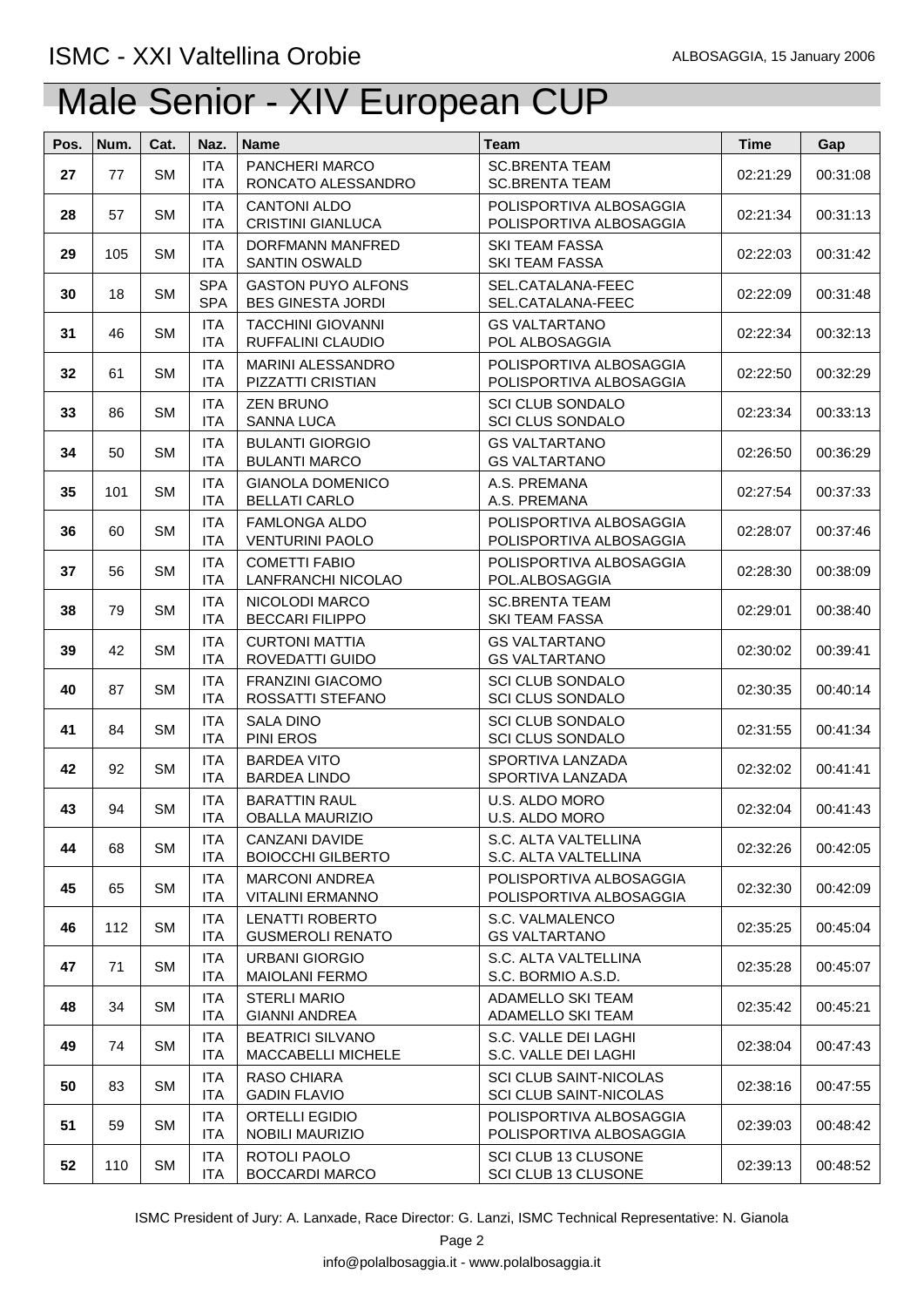| Pos. | Num. | Cat.      | Naz.                     | <b>Name</b>                                         | <b>Team</b>                                                | <b>Time</b> | Gap      |
|------|------|-----------|--------------------------|-----------------------------------------------------|------------------------------------------------------------|-------------|----------|
| 53   | 38   | <b>SM</b> | <b>ITA</b><br>ITA        | PANZERA LORENZO<br><b>TOSI MARCO</b>                | CORRADO GEX<br>CORRADO GEX                                 | 02:40:05    | 00:49:44 |
| 54   | 103  | <b>SM</b> | <b>POL</b><br><b>POL</b> | <b>CHROBAK ANDRZEJ</b><br><b>WARGOCKI MARIUSZ</b>   | <b>TATRA TEAM ZAKOPANE</b><br>TATRA TEAM ZAKOPANE          | 02:42:10    | 00:51:49 |
| 55   | 102  | <b>SM</b> | <b>ITA</b><br><b>ITA</b> | PAGNONCELLI GIOVANNI<br><b>GAMBARINI MANUEL</b>     | SCI CLUB JOLLY SPORT<br>SCI CLUB ALAGNA VALSESIA           | 02:42:18    | 00:51:57 |
| 56   | 109  | <b>SM</b> | <b>ITA</b><br><b>ITA</b> | <b>TRUSSARDI EMILIO</b><br>TRUSSARDI GIANMARIA      | SCI CLUB 13 CLUSONE<br>SCI CLUB 13 CLUSONE                 | 02:42:58    | 00:52:37 |
| 57   | 37   | <b>SM</b> | <b>ITA</b><br><b>ITA</b> | ANDREAS VAJA<br>ALEXANDER CAPOVILLA                 | <b>BELA LADINIA</b><br><b>BELA LADINIA</b>                 | 02:44:39    | 00:54:18 |
| 58   | 99   | <b>SM</b> | <b>ITA</b><br><b>ITA</b> | PIFFARI MAURIZIO<br><b>ALBRICCI MANUEL</b>          | <b>SCI CLUB LIZZOLA</b><br><b>SCI CLUB LIZZOLA</b>         | 02:45:02    | 00:54:41 |
| 59   | 88   | <b>SM</b> | <b>ITA</b><br><b>ITA</b> | <b>FRANZINI MICHELE</b><br><b>FRANZINI FABRIZIO</b> | <b>SCI CLUB SONDALO</b><br><b>SCI CLUS SONDALO</b>         | 02:45:36    | 00:55:15 |
| 60   | 67   | <b>SM</b> | <b>ITA</b><br><b>ITA</b> | <b>VITALINI ELIA</b><br><b>ANTONIOLI PAOLO</b>      | S.C. ALTA VALTELLINA<br>S.C. ALTA VALTELLINA               | 02:46:45    | 00:56:24 |
| 61   | 63   | <b>SM</b> | <b>ITA</b><br><b>ITA</b> | <b>FAGIOLINI EROS</b><br><b>GENOVESI PARIDE</b>     | POLISPORTIVA ALBOSAGGIA<br>POLISPORTIVA ALBOSAGGIA         | 02:47:20    | 00:56:59 |
| 62   | 91   | <b>SM</b> | <b>ITA</b><br><b>ITA</b> | <b>BERRA GIACOMO</b><br><b>MATTIUSSI FABIO</b>      | SPORTIVA LANZADA<br>POL.ALBOSAGGIA                         | 02:47:30    | 00:57:09 |
| 63   | 111  | <b>SM</b> | <b>ITA</b><br><b>ITA</b> | MINUSCOLI GIUSEPPE<br>PEZZOLI CRISTIAN              | SCI CLUB 13 CLUSONE<br>SCI CLUB 13 CLUSONE                 | 02:49:51    | 00:59:30 |
| 64   | 96   | <b>SM</b> | <b>ITA</b><br><b>ITA</b> | <b>MORO PIO</b><br>ZANON ALESSANDRO                 | U.S. ALDO MORO<br>DOLOMITISKI-ALP                          | 02:50:19    | 00:59:58 |
| 65   | 81   | <b>SM</b> | <b>ITA</b><br><b>ITA</b> | <b>CHENEY THIERRY</b><br><b>TROPIANO ANDREA</b>     | <b>SCI CLUB CORRADO GEX</b><br><b>SCI CLUB CORRADO GEX</b> | 02:50:36    | 01:00:15 |
| 66   | 106  | <b>SM</b> | <b>ITA</b><br><b>ITA</b> | <b>CALDINELLI GABRIELE</b><br>SALVADORI MAURO       | <b>ADAMELLO SKI TEAM</b><br>ADAMELLO SKI TEAM              | 02:53:02    | 01:02:41 |
| 67   | 58   | <b>SM</b> | <b>ITA</b><br><b>ITA</b> | <b>MOIZI LUIGI</b><br><b>MUFFATTI FEDERICO</b>      | POLISPORTIVA ALBOSAGGIA<br>POLISPORTIVA ALBOSAGGIA         | 02:56:07    | 01:05:46 |
| 68   | 33   | <b>SM</b> | <b>ITA</b><br><b>ITA</b> | <b>CODEGA ANDREA</b><br><b>FAZZINI MAURO</b>        | A.S. PREMANA<br>A.S. PREMANA                               | 02:56:08    | 01:05:47 |
| 69   | 98   | <b>SM</b> | <b>ITA</b><br><b>ITA</b> | <b>VENTURETTI ANTONINO</b><br><b>NEGRONI OSCAR</b>  | <b>SCI CLUB LIZZOLA</b><br><b>SCI CLUB LIZZOLA</b>         | 02:57:44    | 01:07:23 |
| 70   | 43   | <b>SM</b> | <b>ITA</b><br><b>ITA</b> | <b>GUSMEROLI EGIDIO</b><br>PIGANZOLI STEFANO        | <b>GS VALTARTANO</b><br><b>GS VALTARTANO</b>               | 02:59:47    | 01:09:26 |
| 71   | 39   | <b>SM</b> | <b>ITA</b><br><b>ITA</b> | <b>SERGIO ANGELO</b><br><b>GIOVANNONE MASSIMO</b>   | G.S.A. NUCLEO DI INTRA<br>SCI CLUB VALLE ANZASCA           | 03:01:07    | 01:10:46 |
| 72   | 108  | <b>SM</b> | <b>ITA</b><br><b>ITA</b> | TESTA ANDREA<br>PELLEGRINI RINO                     | <b>SCI CLUB 13 CLUSONE</b><br>SCI CLUB 13 CLUSONE          | 03:01:31    | 01:11:10 |
| 73   | 64   | <b>SM</b> | <b>ITA</b><br><b>ITA</b> | <b>BARTESAGHI SERGIO</b><br>PEDRAZZOLI PAOLO        | POLISPORTIVA ALBOSAGGIA<br>POLISPORTIVA ALBOSAGGIA         | 03:02:14    | 01:11:53 |
| 74   | 107  | <b>SM</b> | <b>ITA</b><br><b>ITA</b> | <b>VISINONI WALTER</b><br><b>GABRIELI MARIO</b>     | SCI CLUB 13 CLUSONE<br>SCI CLUB 13 CLUSONE                 | 03:06:19    | 01:15:58 |
| 75   | 73   | <b>SM</b> | <b>ITA</b><br><b>ITA</b> | <b>GROSS BERNHARD</b><br>THALER BENJAMIN            | S.C. SARNTAL<br>S.C. SARNTAL                               | 03:06:50    | 01:16:29 |
| 76   | 69   | <b>SM</b> | <b>ITA</b><br><b>ITA</b> | PEDRINI FEDERICO<br>CONFORTOLA SIMONE               | S.C. ALTA VALTELLINA<br>S.C. ALTA VALTELLINA               | 03:08:38    | 01:18:17 |
| 77   | 48   | <b>SM</b> | <b>ITA</b><br><b>ITA</b> | SPINI STEFANO<br><b>MORETTI STEFANO</b>             | <b>GS VALTARTANO</b><br><b>GS VALTARTANO</b>               | 03:08:55    | 01:18:34 |
| 78   | 66   | <b>SM</b> | <b>ITA</b><br><b>ITA</b> | PEDRUZZI ALBERTO<br><b>BARUTA GIANLUCA</b>          | POLISPORTIVA ALBOSAGGIA<br>POLISPORTIVA ALBOSAGGIA         | 03:11:34    | 01:21:13 |

ISMC President of Jury: A. Lanxade, Race Director: G. Lanzi, ISMC Technical Representative: N. Gianola